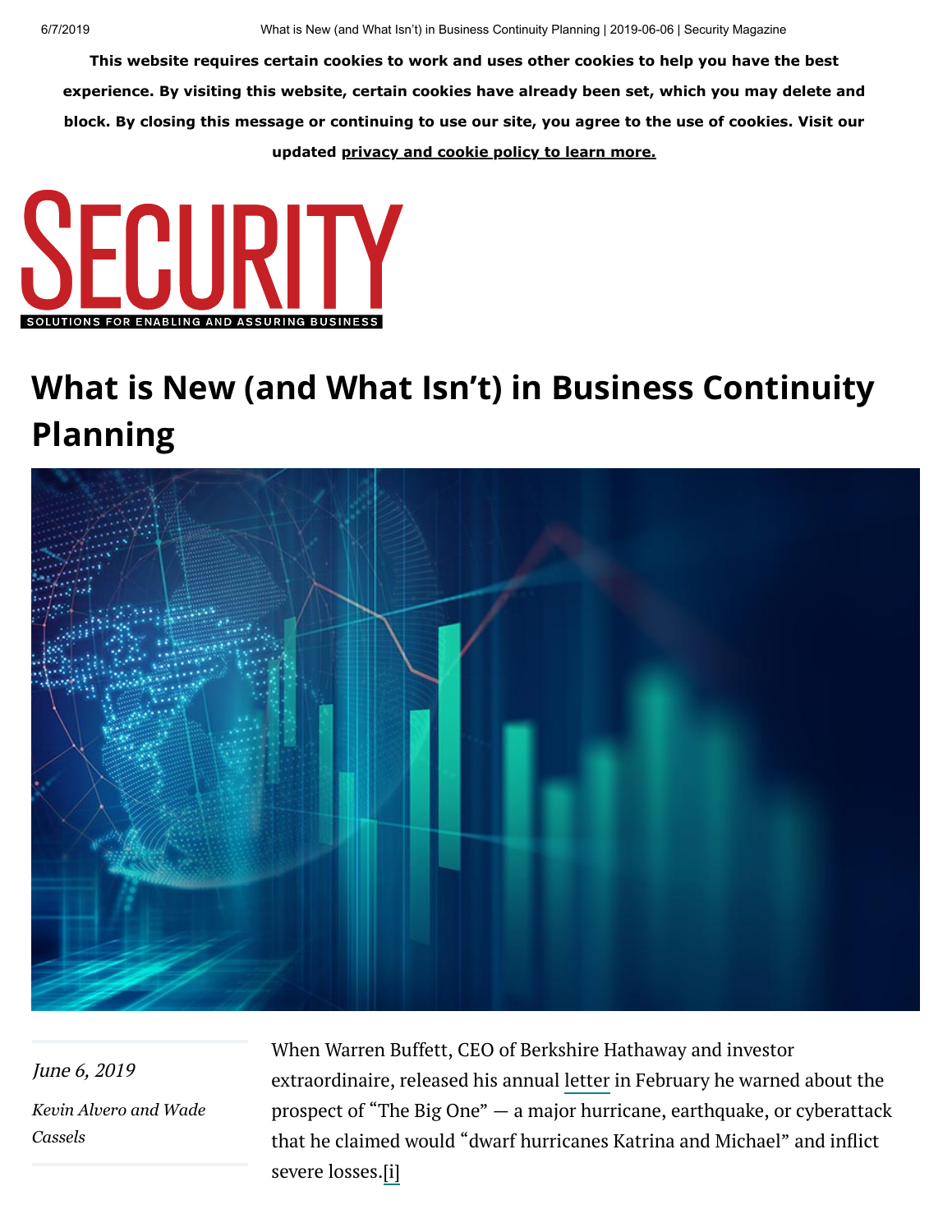Of course, while Buffett called such a mega-catastrophe "inevitable", he also conceded that it could occur "tomorrow or in decades." Such is the uncertainty inherent in disaster preparedness. Still, Buffett was not going out on a limb in his prediction. The Disaster Recovery Institute's 2019 [Predictions](https://drive.drii.org/2019/01/07/download-the-2019-predictions-report/) Report included the following disasters and major disruptions:

- US financial meltdown (triggered by over-valued tech stocks combined with China downturn) leads to a global financial crisis and world-wide recession.
- A large-scale, state-sponsored cyberattack is carried out on the CNI of a G8 country.
- Terrorism returns to US with a large, coordinated attack on a US city.
- Major flooding on US East Coast leads to severe Boston-Washington Corridor business disruption over many days.
- A leading car manufacturer stops development entirely of gasoline and diesel vehicles.
- Crises in Brazil, Argentina and Venezuela persist, spreading political, economic and migration problems across the entire region.
- China expands its domination of the South China Sea with protests from neighbors but no UN action to prevent it.

Whether fire, flood, drought, earthquake, hurricane, political unrest or cyberattack, there is no place that organizations can go to be completely safe from disaster.

Amid predictions of catastrophic business disruptions from mega-disasters, it is only natural that organizations may be questioning whether or not they are adequately prepared to continue to do business if The Big One should hit. It might be tempting for some organizations to feel like they need to run back to the drawing board and redo their business continuity (BC) plans. There should be no need to do this, though, because if companies have a fundamentally sound BC plan in place, such a plan already assumes that The Big One could hit any day. With that in mind, in the first of this two-part article we review the key elements of a fundamentally sound BC plan.

However, that doesn't mean there is nothing new in the practice of business continuity planning. Indeed, the role of the business continuity practitioner is continuing to evolve, as is the way organizations define disasters and assess their potential risk. Therefore, in Part 2 of this article we will look at some emerging best practices that can help organizations maximize the value of their BC planning efforts.

## Practice the Fundamentals

The best thing an organization can do to be prepared for a mega-disaster, or any kind of disaster, is to have a fundamentally sound business [continuity](https://www.csoonline.com/article/2118605/business-continuity-and-disaster-recovery-planning-the-basics.html) plan in place. To have such a plan, there are four main things that must be done right.

management can send the message, explicitly and implicitly, that BC planning matters. The first is getting the support of top management. Senior management support helps to ensure that business continuity planning efforts receive sufficient resources and that those responsible for the plan have the authority to do what is needed to make it successful. Perhaps most importantly, senior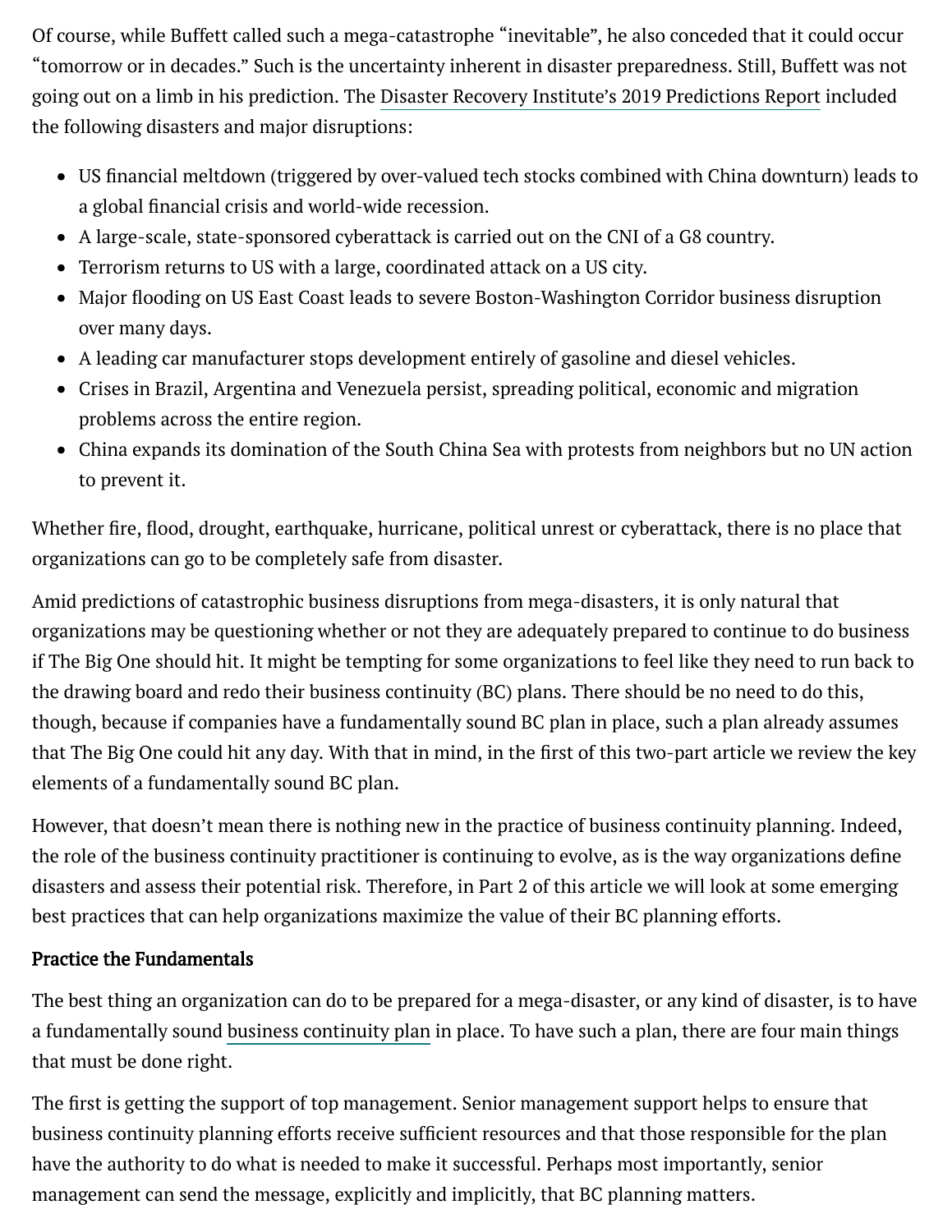The second key ingredient is accurately determining the needs of the business as it relates to BC planning. This includes thoroughly documenting the business's processes and assets and conducting risk assessment, information which forms the basis of the Business Impact Analysis. It is also critical to establish realistic recovery time objectives (RTOs) and recovery point objectives (RPOs) so that the plan is properly designed to meet those goals.

Once needs have been defined, the next step is the actual development of the business continuity plan. At a minimum, a robust plan includes step-by-step procedures for restoring business operations and ensuring employee safety, a communications plan, and up-to-date contact information for employees and other important parties during an emergency, such as third-party vendors, government agencies, and regulators. The plan also assigns clear ownership over each piece of the plan.

Finally, a sound business continuity plan must be updated and practiced on a regular basis. This helps to ensure that the plan is based on current, accurate information, and that the people who must act in an urgent situation can do so without second-guessing, panicking, or re-learning on the fly.

An organization with a fundamentally sound business continuity plan should feel secure that it is doing a good job of protecting itself in the event of a disaster or major disruption, but there are some trends and techniques in the field that organizations should look at to see if they could be doing even better. In Part 2 of this article, we will discuss a few of these newer ideas.

This article originally ran in *Today's Cybersecurity Leader*, a monthly cybersecurity-focused eNewsletter for security end users, brought to you by Security Magazine. [Subscribe](https://bnp.dragonforms.com/init.do?pk=W.HOME&omedasite=BNP6090_Vtnew) here.



Kevin Alvero, CISA, CFE, is senior vice president, Internal Audit, Compliance, and Governance at Nielsen.